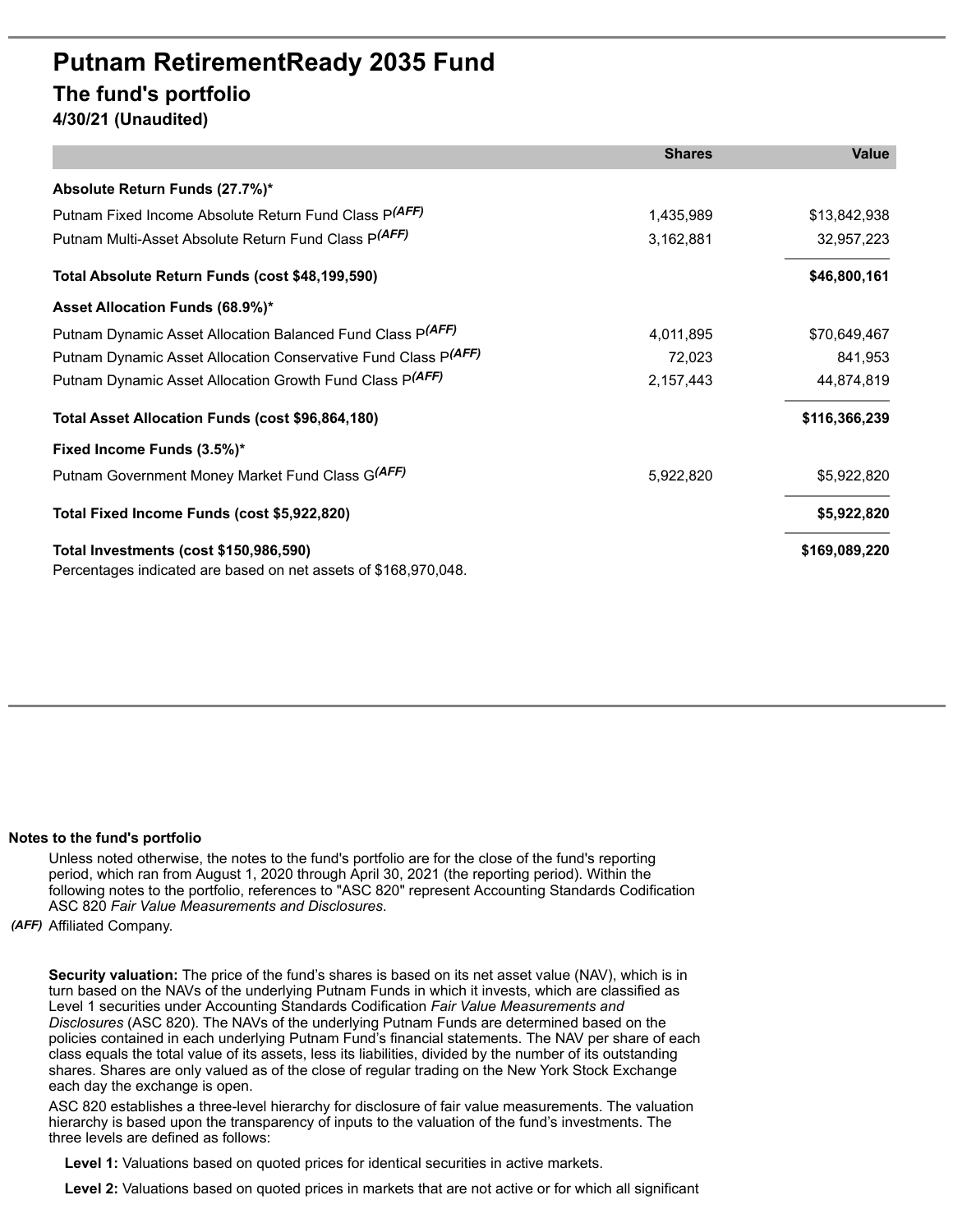inputs are observable, either directly or indirectly.

**Level 3:** Valuations based on inputs that are unobservable and significant to the fair value measurement.

The following is a summary of the inputs used to value the fund's net assets as of the close of the reporting period:

|                                   | <b>Valuation inputs</b> |         |         |                   |  |
|-----------------------------------|-------------------------|---------|---------|-------------------|--|
| Investments in securities:        | Level 1                 | Level 2 | Level 3 | Total             |  |
| Putnam Retirement Ready 2035 Fund | \$169.089.220           | $s-$    |         | \$— \$169,089,220 |  |

## **Affiliated transactions**

Transactions during the reporting period with a company which is under common ownership or control, or involving securities of companies in which a fund owned at least 5% of the voting securities, were as follows:

**Change in**

**Shares**

## **Putnam RetirementReady 2035 Fund**

| Affiliates                                                                         | Fair value as<br>of 7/31/20             | <b>Purchase</b><br>cost | proceeds    | income      | Sale Investment Capital gain<br>distributions | <b>Realized</b><br>gain (loss) | <b>Change</b> in<br>appreciation<br>(depreciation) | <b>Shares</b><br>unrealized outstanding<br>4/30/21 | as of Fair value as<br>of 4/30/21 |
|------------------------------------------------------------------------------------|-----------------------------------------|-------------------------|-------------|-------------|-----------------------------------------------|--------------------------------|----------------------------------------------------|----------------------------------------------------|-----------------------------------|
| Putnam<br>Fixed<br>Income<br>Absolute<br>Return Fund<br>Class P                    | \$11,169,676                            | \$5,270,698             | \$2,897,400 | \$320,400   | s—                                            | \$(66,236)                     | \$366,200                                          | 1,435,989                                          | \$13,842,938                      |
| Putnam<br>Multi-Asset<br>Absolute<br>Return Fund<br>Class P                        | 28,079,406                              | 13,106,180              | 6,971,846   |             |                                               | (846, 347)                     | (410, 170)                                         | 3,162,881                                          | 32,957,223                        |
| Putnam<br>Dynamic<br>Asset<br>Allocation<br>Balanced<br><b>Fund Class</b><br>Ρ     | 56,908,031                              | 19,009,191              | 14,472,584  | 686,532     | 376,299                                       | 939,286                        | 8,265,543                                          | 4,011,895                                          | 70,649,467                        |
| Putnam<br>Dynamic<br>Asset<br>Allocation<br>Conservative<br><b>Fund Class</b><br>Ρ |                                         | 895,322                 | 66,703      | 3,254       |                                               | 318                            | 13,016                                             | 72,023                                             | 841,953                           |
| Putnam<br>Dynamic<br>Asset<br>Allocation<br>Growth Fund<br>Class P                 | 46,559,669                              | 11,277,210              | 22,328,869  | 408,525     |                                               | 4,190,075                      | 5,176,734                                          | 2, 157, 443                                        | 44,874,819                        |
| Putnam<br>Government<br>Money<br>Market Fund<br>Class G                            | 4,895,860                               | 8,364,538               | 7,337,578   | 411         |                                               |                                |                                                    | 5,922,820                                          | 5,922,820                         |
| <b>Totals</b>                                                                      | \$147,612,642 \$57,923,139 \$54,074,980 |                         |             | \$1,419,122 |                                               | \$376,299 \$4,217,096          | \$13,411,323                                       |                                                    | \$169,089,220                     |
|                                                                                    |                                         |                         |             |             |                                               |                                |                                                    |                                                    |                                   |

For additional information regarding the fund please see the fund's most recent annual or semiannual shareholder report filed on the Securities